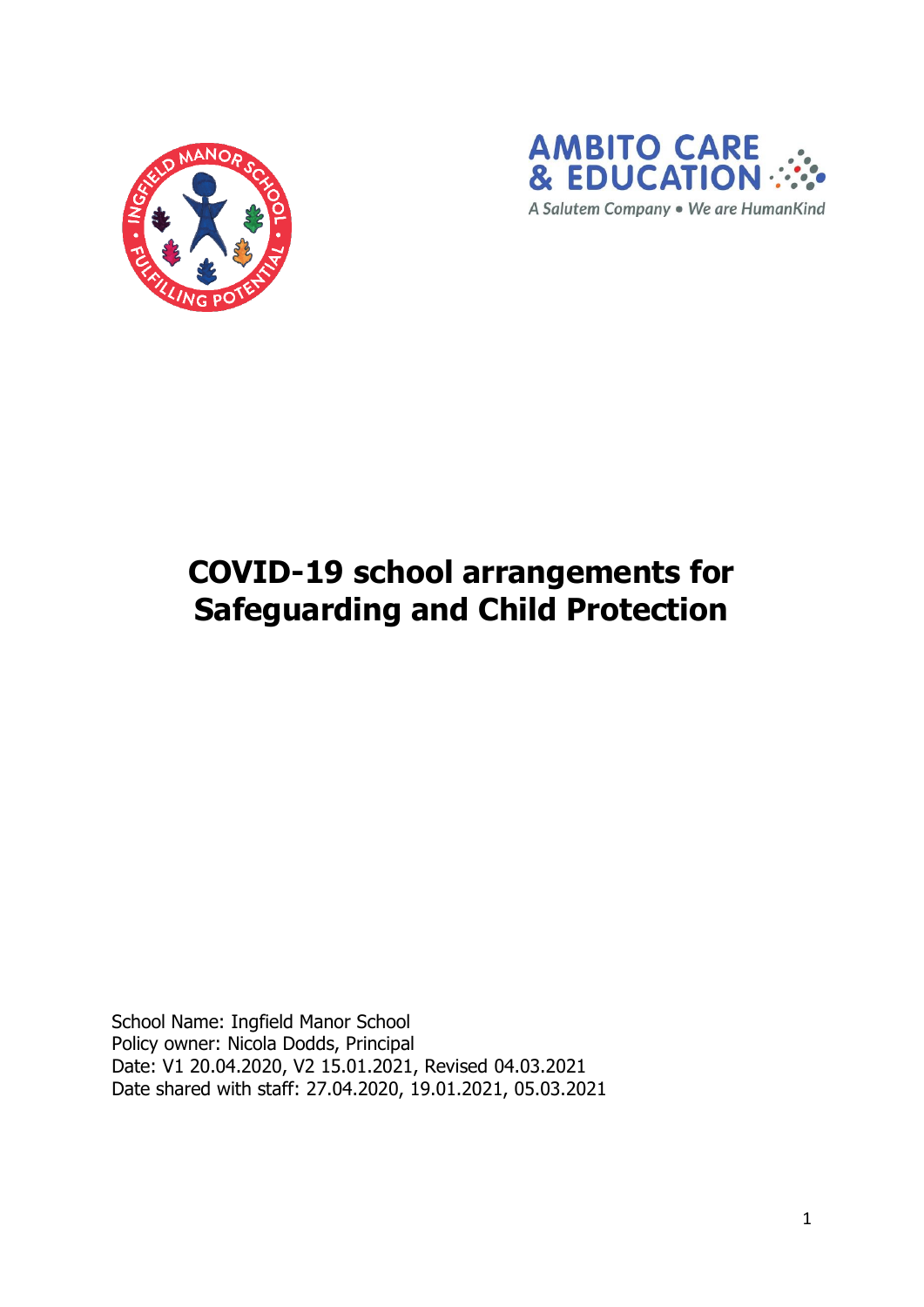# <span id="page-1-0"></span>**Context**

1

On Monday 22nd February 2021, The Prime Minister announced the government's roadmap to cautiously ease lockdown restrictions in England. This included a direction that from 8 March 2021, all students should attend school.

Ingfield Manor Scdhool will continue to have regard to the statutory safeguarding guidance keeping children safe in education (as amended, Jan 2021).<sup>1</sup>

We will ensure that where we care for children on site, we have appropriate support in place for them.

We will take advice and work with the local safeguarding partners.

We will refer to the Government guidance for education and childcare settings on how to implement social distancing wherever possible, and continue to follow the advice from Public Health England on handwashing and other measures to limit the risk of spread of coronavirus.

This sub-section of the Safeguarding and Child Protection policy contains details of our individual safeguarding arrangements in the following areas:

[https://assets.publishing.service.gov.uk/government/uploads/system/uploads/attachment\\_data/file/954314/](https://assets.publishing.service.gov.uk/government/uploads/system/uploads/attachment_data/file/954314/Keeping_children_safe_in_education_2020_-_Update_-_January_2021.pdf) Keeping children\_safe\_in\_education\_2020\_-\_Update\_-\_January\_2021.pdf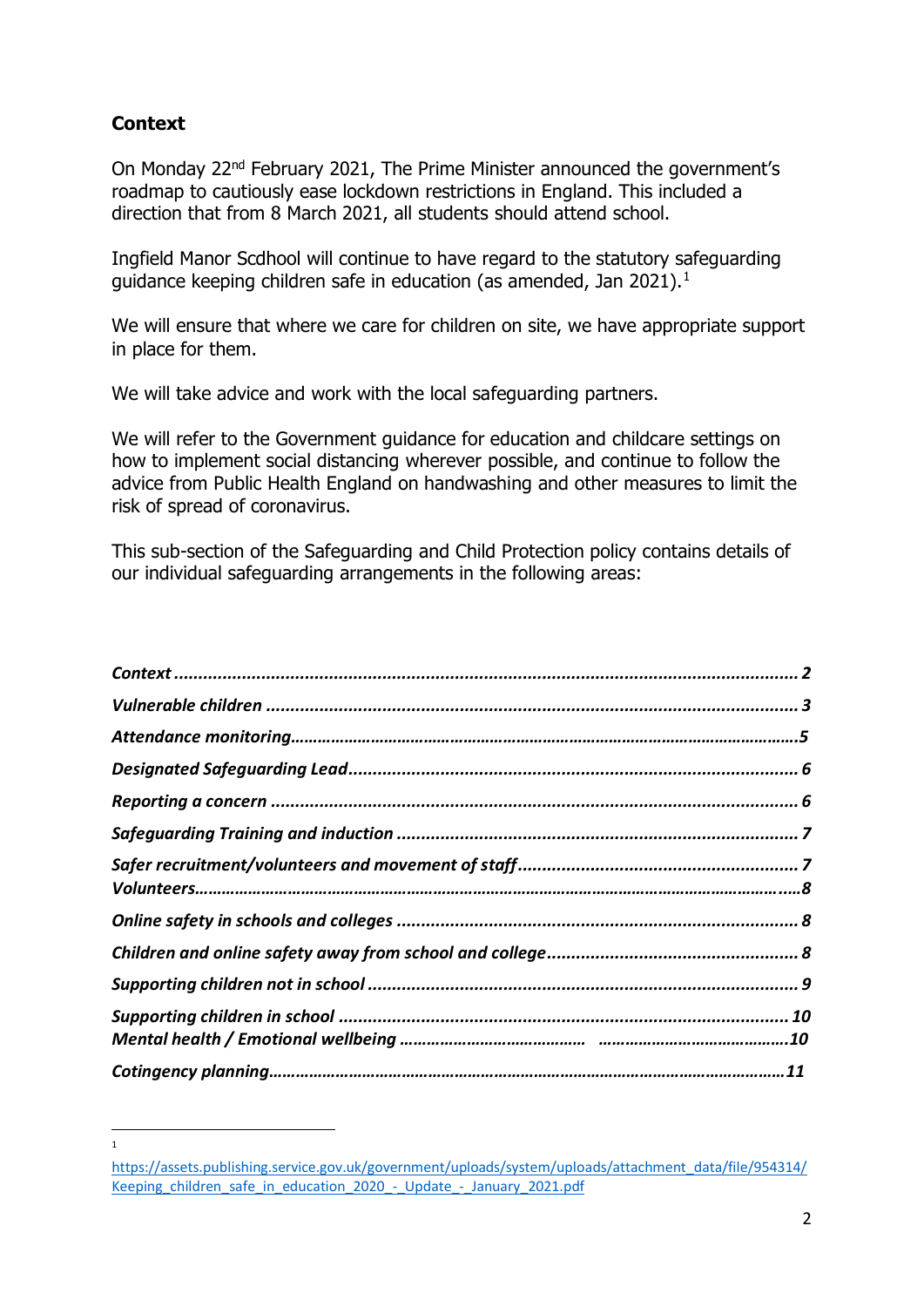#### **Key contacts**

| <b>Role</b>                        | <b>Name</b>                                          | <b>Contact</b><br>number     | <b>Email</b>                             |
|------------------------------------|------------------------------------------------------|------------------------------|------------------------------------------|
| Designated<br>Safeguarding<br>Lead | <b>Nicola</b><br><b>Dodds</b><br>(Principal)         | 01403 782294<br>07748 652874 | nicola.dodds@ambitoeducation.co.uk       |
| Deputy DSL's                       | <b>Tracey</b><br><b>Francis</b><br>(Head of<br>Care) | 01403 782294                 | tracey.francis@ambitoeducation.co.uk     |
|                                    | Annette<br>Smith<br>(Head of<br>Education)           | 01403 782294                 | annette.smith@ambitoeducation.co.uk      |
|                                    | Rachel<br>Sebastino                                  | 01403 782294                 | rachel.sebastino@ambitoeducation.co.uk   |
|                                    | <b>Becky</b><br>French                               | 01403 782294                 | Becky.ffrench@ambitoeducation.co.uk      |
|                                    | Liz Hall<br>(Senior<br>Nurse)                        | 01403 782294                 | Liz.hall@ambitoeducation.co.uk           |
|                                    | Jane Hart-<br>Coombes                                | 07442505325                  | Jane.hart-coombes@ambitoeducation.co.uk  |
| Principal                          | <b>Nicola</b><br><b>Dodds</b>                        | As above                     | As above                                 |
| Safeguarding<br>governor           | Peter<br>Walker                                      |                              | peter.walker@ambitoeducation.co.uk       |
| Chair of<br>Governors              | Lawrie Lee                                           |                              | lawrie.lee@ambitoeducation.co.uk         |
| Divisional<br><b>Director</b>      | Chris<br><b>Brown</b>                                |                              | Chris.brown@ambitocareandeducation.co.uk |
| Managing<br>director               | Kelley Fray                                          |                              | Kelley.fray@ambitocareandeducation.co.uk |

## <span id="page-2-0"></span>**Vulnerable children**

Vulnerable children include those who have a social worker and those children and young people up to the age of 25 with education, health and care (EHC) plans.

Those who have a social worker include children who have a child protection plan and those who are looked after by the local authority. A child may also be deemed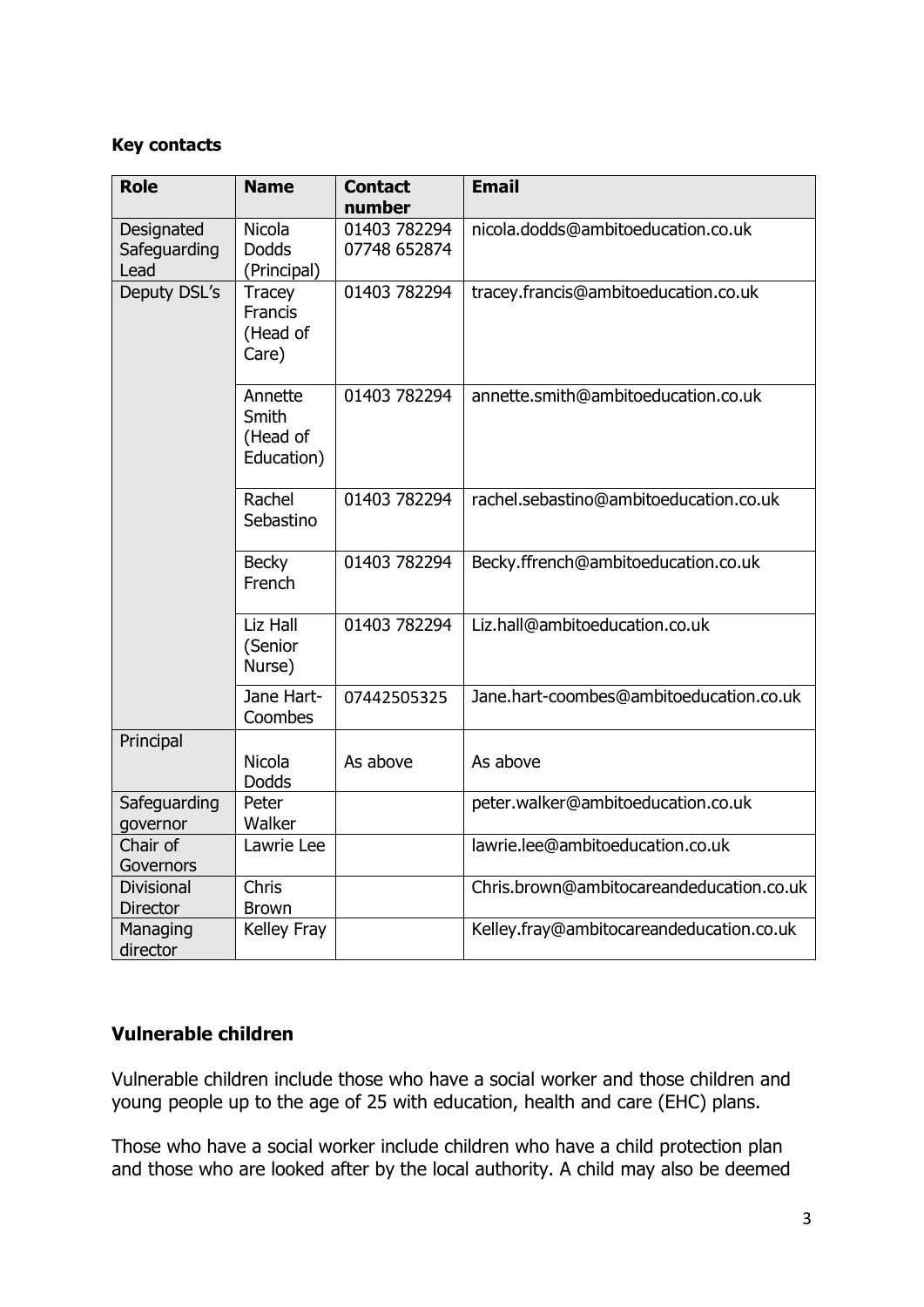to be vulnerable if they have been assessed as being in need or otherwise meet the definition in section 17 of the Children Act 1989. Many students at Ingfield Manor school are known to their local children with disabilities team (CDT) due to the nature of their needs.

The cohort of students attending Ingfield Manor school, places all students within the 'vulnerable' category as defied by Government guidelines.

Those students who are defined as clinically at significant risk and have been issued with a shielding letter are advised to remain at home, but close collaboration needs to be had with Local authorities and social workers to ensure that student's needs can be met safely within the home. Where it is deemed a child cannot safely remain at home\*, or a parent chooses to send their child back to school a place should be made available, but individual risk assessments need to be in place for all students. For any student who has been in receipt of a shielding letter parents should be strongly advised to seek medical advice about their child accessing school. Ingfield Manor school will not be in a position to 'shield' students within the school environment, but a robust risk assessment will work towards mitigating risks as much as reasonably practical.

Ingfield Manor school will continue to work with and support children's social workers to help protect vulnerable children. This includes working with and supporting children's social workers and the local authority virtual school head (VSH) for looked-after and previously looked-after children. The lead person for this will be: Annette Smith

In circumstances where a parent is hesitant about or does not want to bring their child to an education setting, and their child is considered vulnerable, the social worker and Ingfield Manor school will explore the reasons for this directly with the parent.

Where parents are concerned about the risk of the child contracting COVID19, Ingfield Manor school or the social worker will talk through these anxieties with the parent/carer following the advice set out by Public Health England.

Ingfield Manor school will encourage all students to attend a school (with the exception of those in receipt of a shielding letter, unless the above\* exemption applies).

<span id="page-3-0"></span>If a parent feels their child is clinically vulnerable but has not received a formal shielding letter, then evidence to support this, such as G.P or consultant letter of support as to why a child needs to remain at home, will be required by Ingfield Manor school.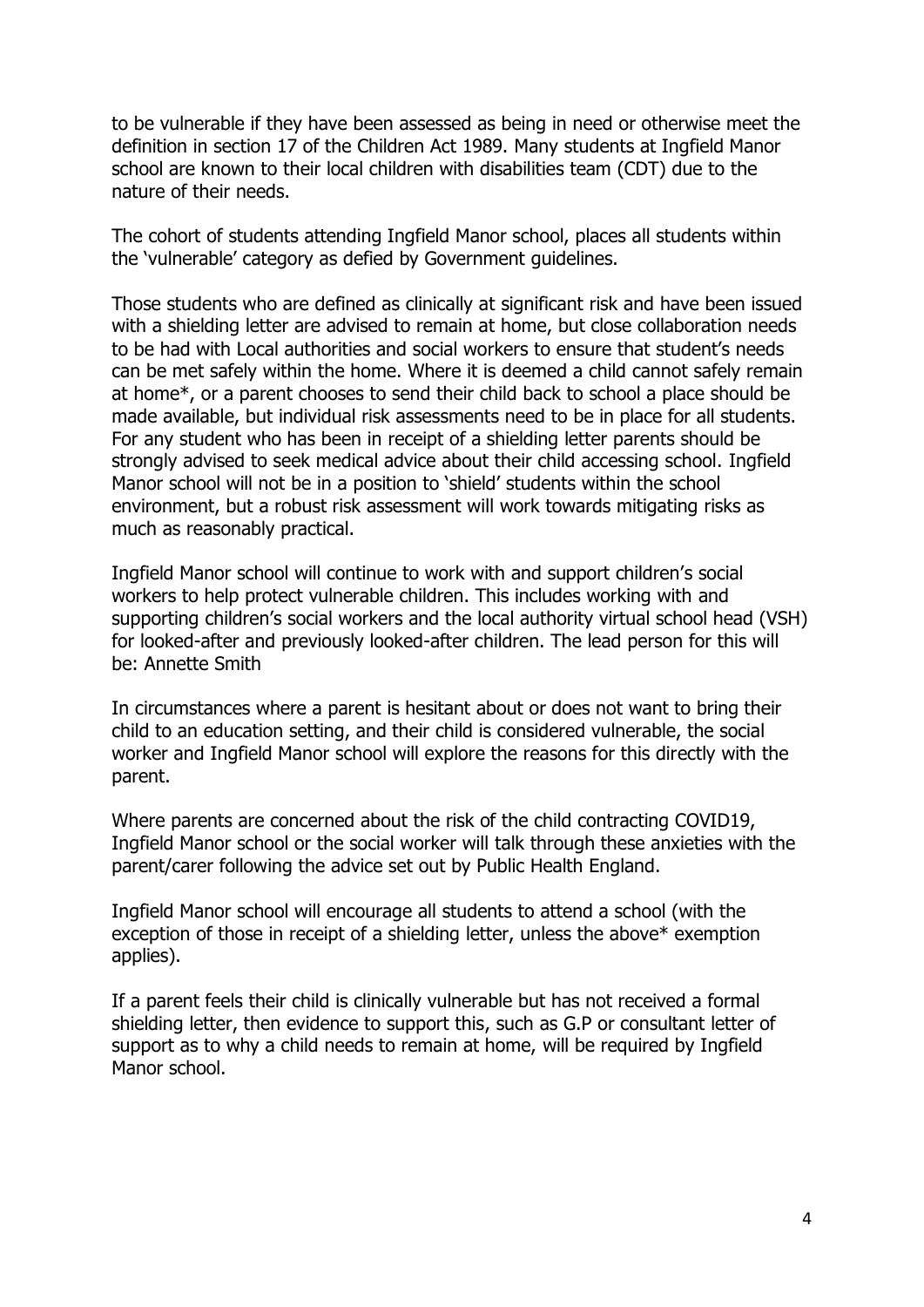## **Attendance monitoring**

Ingfield Manor school will continue to monitor attendance data in line with it's usual system entries (RM).

We expect all students to attend school, except for students who are shielding, and can safely remain at home.

Parents or carers are expected to contact the school on the first day of the illness and inform us of the reason for absence so that the correct attendance codes can be used in every case of absence. We expect parents or carers to make contact to make us aware of the status of any COVID-19 tests that have become necessary and to update the school on the welfare of the pupil.

From 8th March 2021, we will record attendance in accordance with the Education (Pupil Registration) (England) Regulations 2006 (as amended)<sup>2</sup> for all students.

A small number of students will still be unable to attend in line with public health advice to self-isolate because they:

- have symptoms or have had a positive test result
- live with someone who has symptoms or has tested positive and are a household contact
- are a close contact of someone who has coronavirus (COVID-19)

The advice for students who have been confirmed as clinically extremely vulnerable is to shield and stay at home as much as possible until further notice. They are advised not to attend school while shielding advice applies nationally.

For children self-isolating or quarantining or shielding – we will use code X.

In compliance with the Remote Education, Temporary Continuity Direction<sup>3</sup> will provide remote education to students who are unable to attend school because they are complying with government guidance or legislation around coronavirus (COVID-19).

Also, we will offer pastoral support to students who are:

- self-isolating
- shielding
- vulnerable (and off-school)

The Department for Education expects schools to grant applications for leave in exceptional circumstances. This should be recorded as code C (leave of absence

<sup>2</sup> <https://www.legislation.gov.uk/uksi/2006/1751/contents/made>

<sup>3</sup>[https://assets.publishing.service.gov.uk/government/uploads/system/uploads/attachment\\_data/file/923539](https://assets.publishing.service.gov.uk/government/uploads/system/uploads/attachment_data/file/923539/Remote_Education_Temporary_Continuity_Direction_-__Explanatory_Note.pdf) [/Remote\\_Education\\_Temporary\\_Continuity\\_Direction\\_-\\_\\_Explanatory\\_Note.pdf](https://assets.publishing.service.gov.uk/government/uploads/system/uploads/attachment_data/file/923539/Remote_Education_Temporary_Continuity_Direction_-__Explanatory_Note.pdf)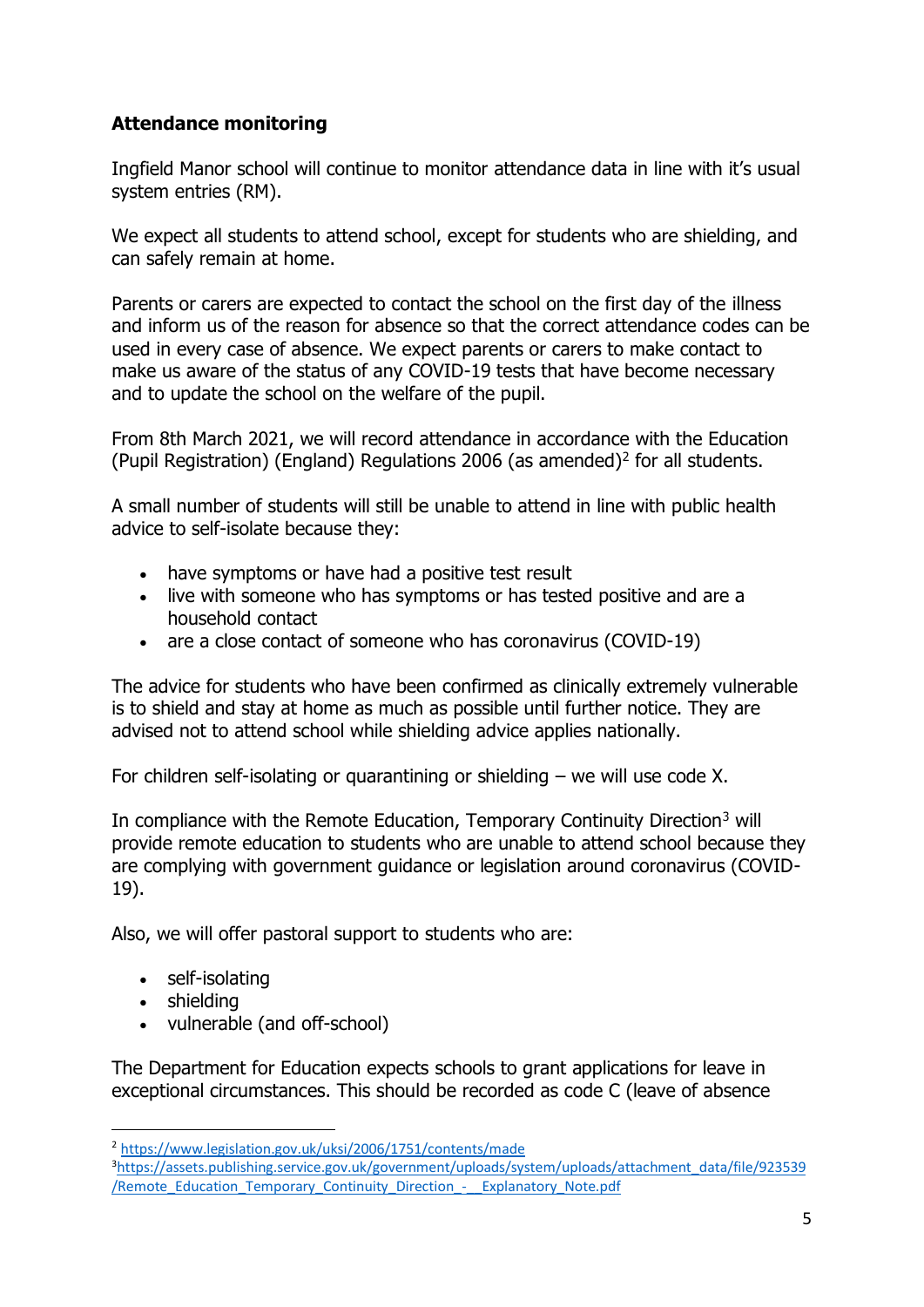authorised by the school) unless another authorised absence code is more applicable.

Where students are not able to attend school, as they are following clinical or public health advice related to coronavirus (COVID-19), the absence will not be penalised.

Ingfield Manor school will follow up on any student that they were expecting to attend, who does not. Ingfield Manor school will also follow up with any 'social worker' whereby attendance becomes a concern.

To support the above, Ingfield Manor school will communicate with parents, carers and allocated social workers / placing authorities, and where necessary emergency contact numbers to establish any reason for absence.

In all circumstances where a vulnerable child does not take up their place at school and attendance is expected, or discontinues attending, Ingfield Manor school will notify their social worker.

## <span id="page-5-0"></span>**Designated Safeguarding Lead**

Ingfield Manor school has a Designated Safeguarding Lead, and Deputy Designated Safeguarding Lead's, these are named on the front sheet.

All Ingfield Manor school staff and volunteers have access to a trained DSL /deputy.

## <span id="page-5-1"></span>**Reporting a concern**

Where staff have a concern about a child, they should continue to follow the process outlined in the school safeguarding policy, this includes making a report to the DSL or deputies' who will then record this onto the company reporting system; c360, which can be done remotely.

Staff are reminded of the need to report any concern immediately and without delay.

Where staff are concerned about an adult working with children in the school, they should report the concern to the Principal immediately. If there is cause to make a notification to the Principal whilst away from school, this should be done by telephone. Staff must not just leave an answerphone message. If the Principal is not contactable, the member of staff should contact one of the deputy DSL's or the Safeguarding Link Governor immediately.

Concerns about the Principal should be directed to Chris Brown (Divisional Director) or Kelley Fray (Managing Director – contact details as above) Alternatively, please refer to the company's whistleblowing policy.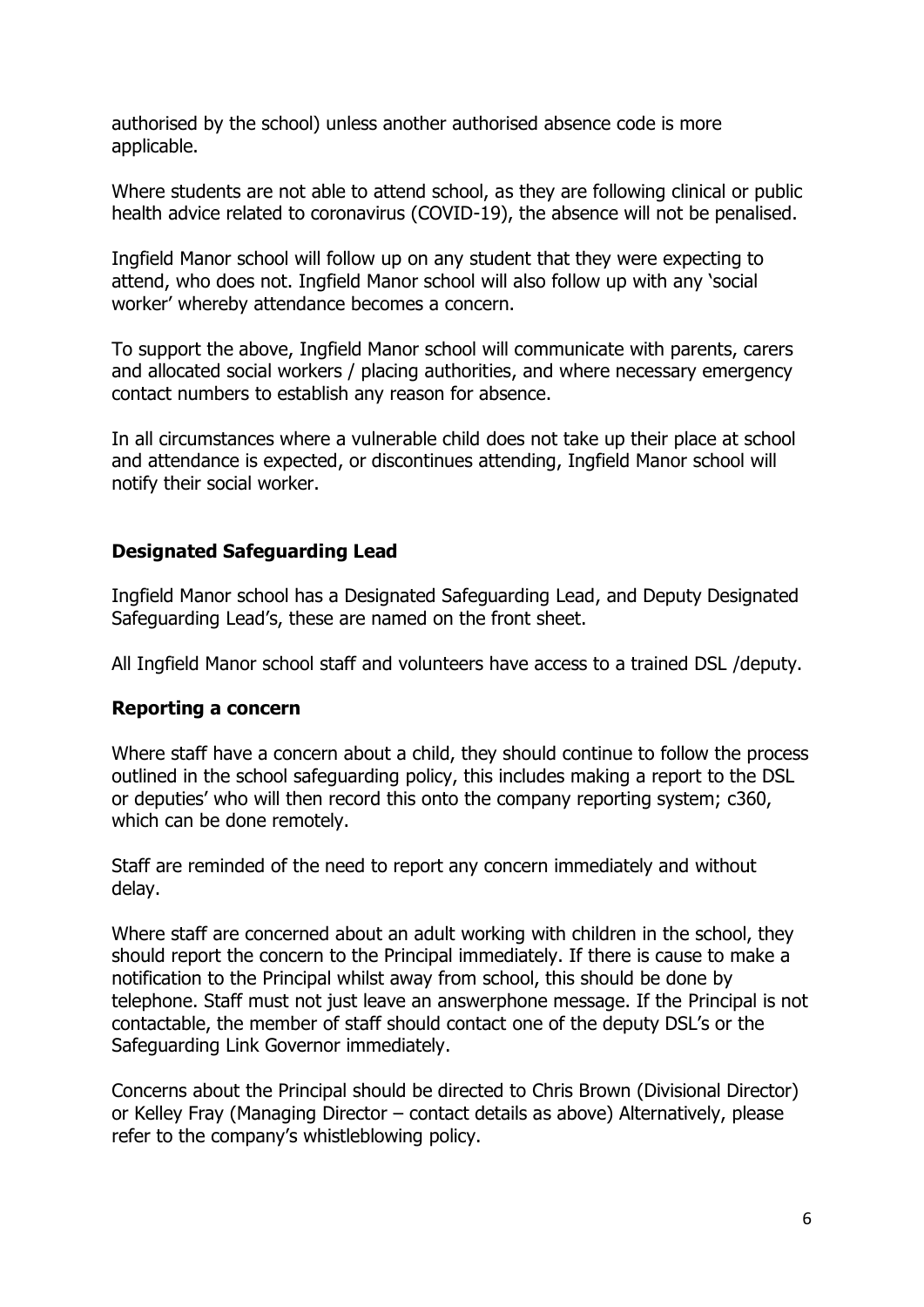We will continue to refer adults who have harmed or pose a risk of harm to a child or vulnerable adult to the Disclosure and Barring Service (DBS).

We will continue to refer potential cases of teacher misconduct to the Teaching Regulation Agency. We will do this using the email address Misconduct.Teacher@education.gov.uk for the duration of the COVID-19 period, in line with government guidance.

## <span id="page-6-0"></span>**Safeguarding Training and induction**

DSL face to face training is very unlikely to take place during this period but online training is being accessed in line with updates due.

All existing school staff have had safeguarding training (Sept 2020 or upon induction for new staff) and have read at least part 1 of Keeping Children Safe in Education (2020). The Designated Safeguarding Lead has communicated with staff any new local arrangements (with ongoing weekly updates as necessary), so they know what to do if they are worried about a child.

Where new staff are recruited, or new volunteers enter Ingfield Manor school, they will continue to be provided with a safeguarding induction.

## <span id="page-6-1"></span>**Safer recruitment/volunteers and movement of staff**

It remains essential that people who are unsuitable are not allowed to enter the children's workforce or gain access to children. When recruiting new staff, Ingfield Manor school will continue to follow the relevant safer recruitment processes for their setting, including, as appropriate, relevant sections in part 3 of KCSIE.

Where Ingfield Manor school are utilising volunteers, we will continue to follow the checking and risk assessment process as set out in paragraphs 167 to 172 of KCSIE.

Under no circumstances will a volunteer in respect of whom no checks have been obtained be left unsupervised or allowed to work in regulated activity. <sup>4</sup>

Whilst acknowledging the challenge of the current environment, it is essential from a safeguarding perspective that any school or college is aware, on any given day, which staff/volunteers will be in the school or college and that appropriate checks have been carried out, especially for anyone engaging in regulated activity. As such,

<sup>4</sup> Paragraph 183. Keeping Children Safe in Education (2020) (as amended, Jan 2021) [https://assets.publishing.service.gov.uk/government/uploads/system/uploads/attachment\\_data/file/9](https://assets.publishing.service.gov.uk/government/uploads/system/uploads/attachment_data/file/954314/Keeping_children_safe_in_education_2020_-_Update_-_January_2021.pdf) [54314/Keeping\\_children\\_safe\\_in\\_education\\_2020\\_-\\_Update\\_-\\_January\\_2021.pdf](https://assets.publishing.service.gov.uk/government/uploads/system/uploads/attachment_data/file/954314/Keeping_children_safe_in_education_2020_-_Update_-_January_2021.pdf)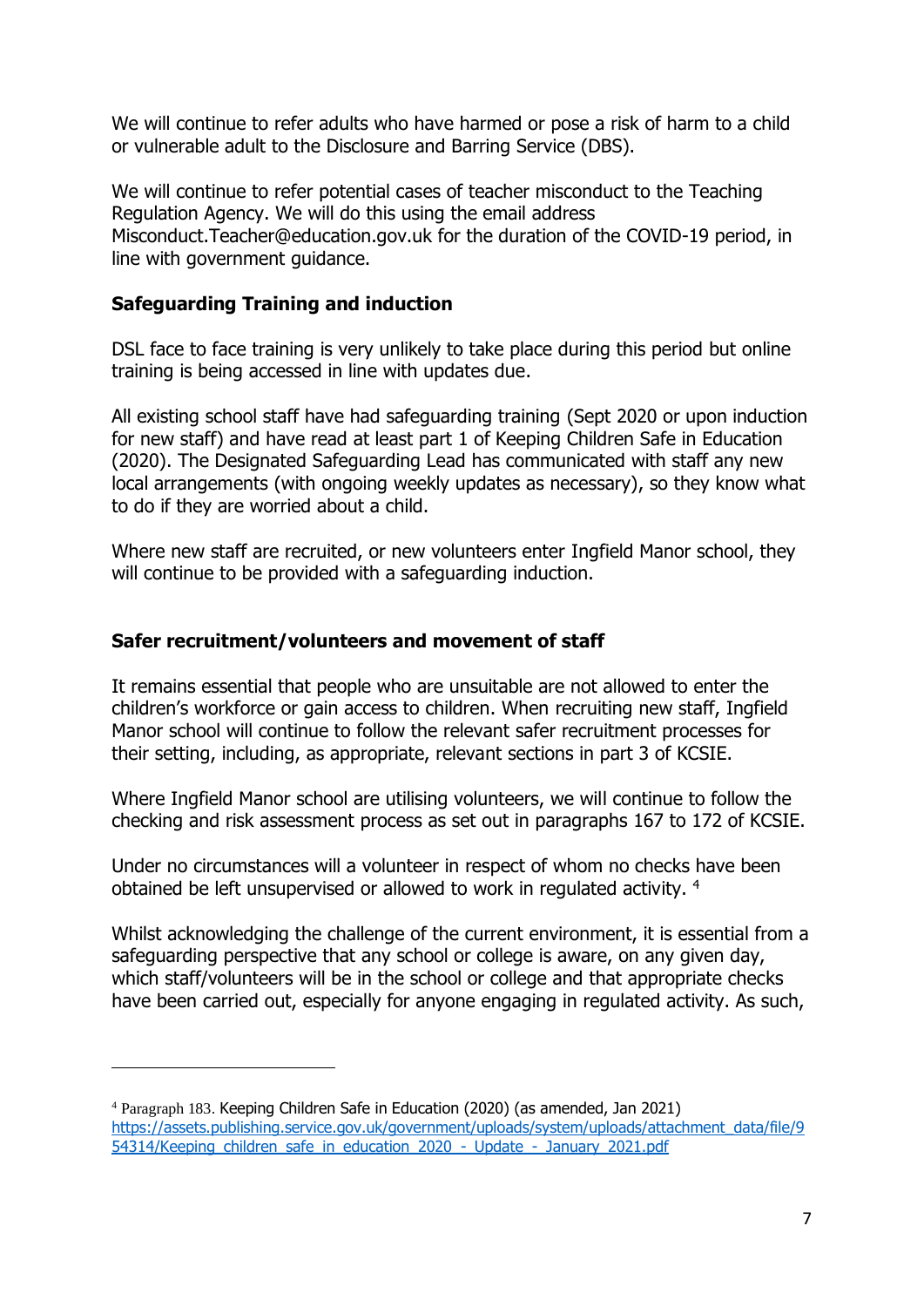Ingfield Manor school will continue to keep the single central record (SCR) up to date.

## **Volunteers**

Ingfield Manor school may use volunteers to assist in handing out and securing COVID-19 test kits to students and staff members. Other duties may be required such as building test kits, cleaning down areas and directing people.

Under no circumstances will a volunteer in respect of whom no checks have been obtained be left unsupervised or allowed to work in regulated activity. Volunteers who, on an unsupervised basis provide personal care on a one-off basis in Ingfield Manor school, will be in regulated activity. This means that if a volunteer is administrating a COVID-19 test whilst un-supervised, they will be in regulated activity and therefore require an Enhanced DBS with Barred List check. Existing volunteers in regulated activity do not have to be re-checked if they have already had a DBS check (which includes barred list information). Supervision must be:

- by a person who is in regulated activity.
- regular and day to day; and

• reasonable in all the circumstances to ensure the protection of children. In appointing volunteers, the school will continue to follow safer recruitment processes.

## <span id="page-7-0"></span>**Online safety in schools and colleges**

Ingfield Manor school will continue to provide a safe environment, including online. This includes the use of an online monitoring and filtering system.

Where children are using computers in school, appropriate supervision will be in place.

## <span id="page-7-1"></span>**Children and online safety away from school and college**

It is important that all staff who interact with children, including online, continue to look out for signs a child may be at risk. Any such concerns should be dealt with as per the child protection policy and where appropriate referrals should still be made to children's social care and as required the police.

Online teaching should follow the same principles as set out in the school's or college's staff code of conduct, acceptable use policy and remote / virtual learning protocols, such as Ingfield's blended learning policy and parental consent forms.

Ingfield Manor school will ensure any use of online learning tools and systems is in line with privacy and data protection/GDPR requirements.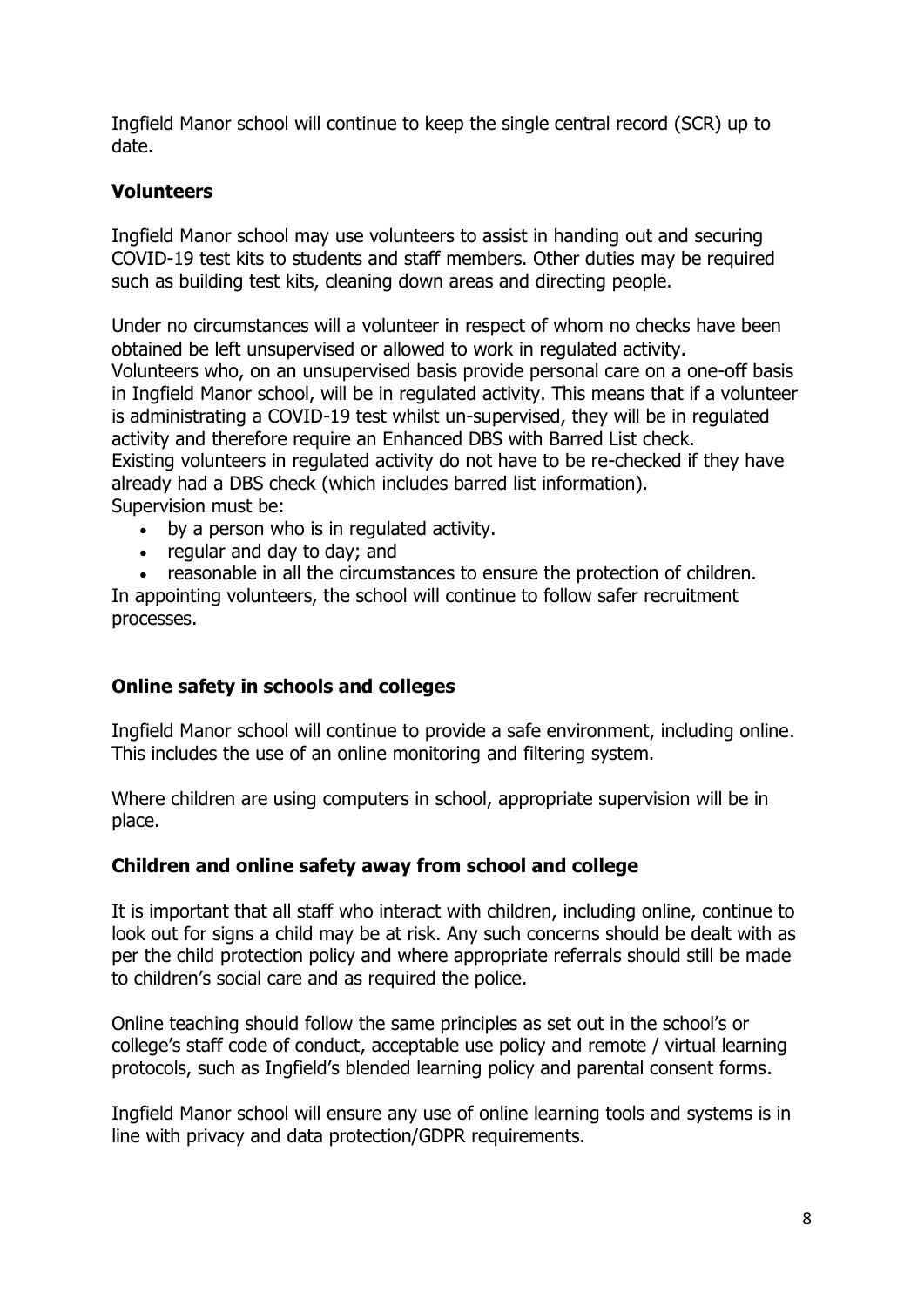We will empower students to ensure they know how to report any concerns they have back to our school, and signpost them to other sources of support too.

Below are some things to consider if there are virtual lessons, especially where webcams are involved:

- No 1:1s, groups only (aprent present, or additional staff member acceptable)
- Staff and children must wear suitable clothing, as should anyone else in the household.
- Any computers used should be in appropriate areas, for example, not in bedrooms; and the background should ideally be blurred.
- Live classes should be kept to a reasonable length of time.
- Language must be professional and appropriate, including any family members in the background.
- Staff must only use platforms specified by senior managers and approved by our IT network manager / provider to communicate with students
- Staff should record any sessions held

## **Working with Parents / Carers**

We will make sure parents and carers:

- Are aware of the potential risks to children online and the importance of staying safe online
- Know what our school is asking children to do online
- Are aware that they should only use reputable online companies or tutors if they wish to supplement the teaching and resources our school provides.
- Know where else they can go for support to keep their children safe online

## **Supporting children not in school as they are following clinical or public health advice related to coronavirus (COVID-19)**

Ingfield Manor school is committed to ensuring the safety and wellbeing of all its Children and Young people.

Where the DSL has identified a child to be on the edge of social care support, or who would normally receive pastoral-type support in school, they should ensure that a robust communication plan is in place for that child or young person.

Details of communication plans / contact made with students will be recorded in the student contact log and / or safeguarding log.

The communication plans can include remote contact, phone contact, door-step visits. Other individualised contact methods should be considered and recorded.

Ingfield Manor school and its DSL will work closely with all stakeholders to maximise the effectiveness of any communication plan.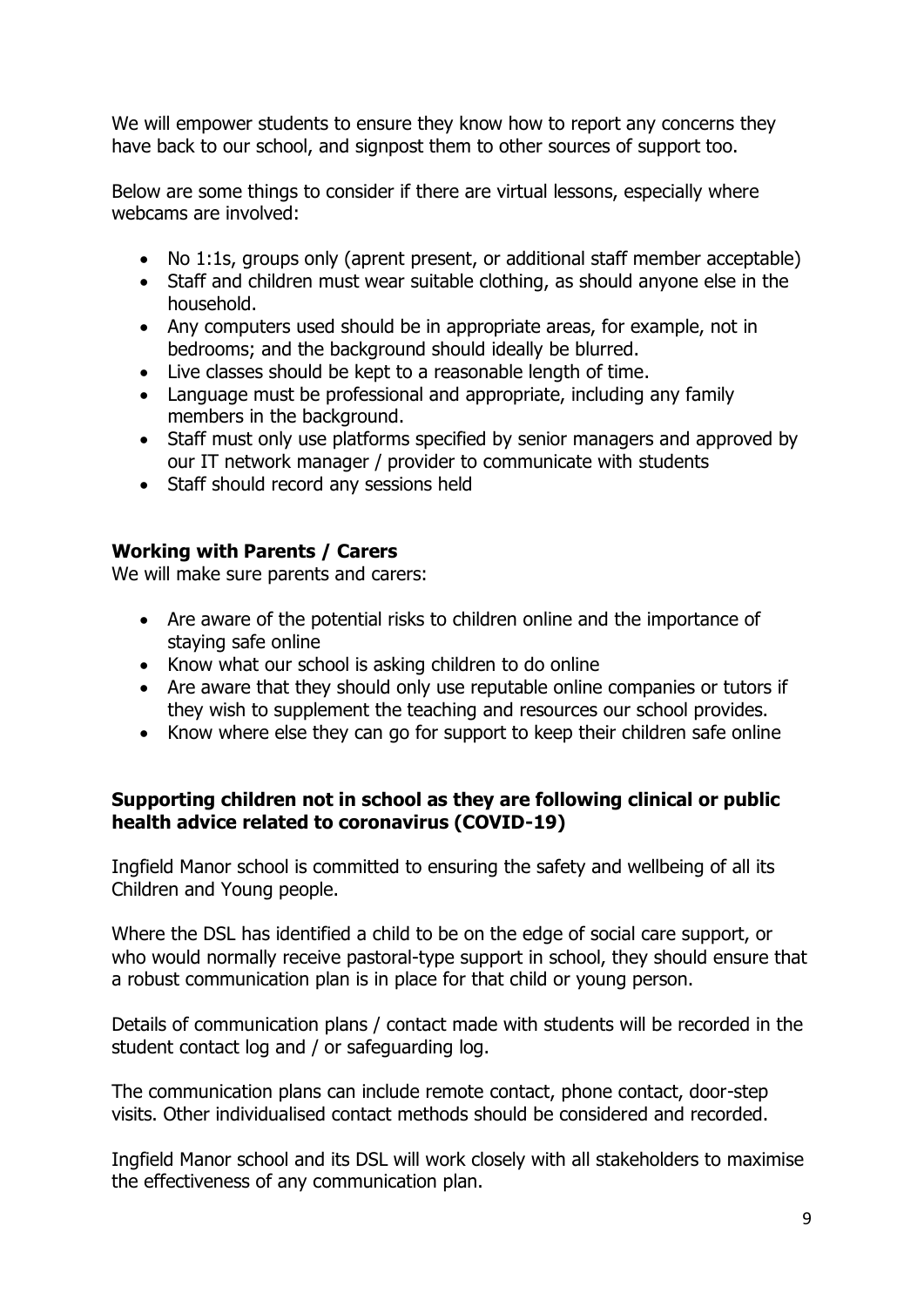This plan must be reviewed regularly and where concerns arise, the DSL will consider any referrals as appropriate.

Ingfield Manor school recognises that school is a protective factor for children and young people, and the current circumstances have a significant potential to affect the mental health of students and their parents. Due to the complexities of special educational needs, our students also rely on the facilitation of an appropriate adult to engage successfully with their leaning. Teachers and pastoral staff at Ingfield Manor school will be aware of this in setting expectations of students' work where they are at home.

## <span id="page-9-0"></span>**Supporting children in school**

Ingfield Manor school is committed to ensuring the safety and wellbeing of all its students.

Ingfield Manor school will continue to be a safe space for all children to attend and flourish. The Principal will ensure that appropriate staff are on site and staff to pupil ratio numbers are appropriate, maximising safety.

Ingfield Manor school will refer to the Government guidance for education and childcare settings on how to implement risk mitigation measures and continue to follow the advice from Public Health England and other company measures to limit the risk of spread of coronavirus.

Ingfield Manor school will regularly update it's local risk assessment in relation to it's current response and actions in keeping all students and staff safe.

## **Mental Health / Emotional well being**

Where possible, we will continue to offer support with emotional wellbeing for all students. We continue to have access to an independent advocate (NYAS) for our Acorns residents or students who have short break provision. We also have a family psychotherapist available to a small cohort of students (by referral only) in the summer Term 2021.

We will also signpost Students, parents/carers and staff to other resources to support good mental health at this time.